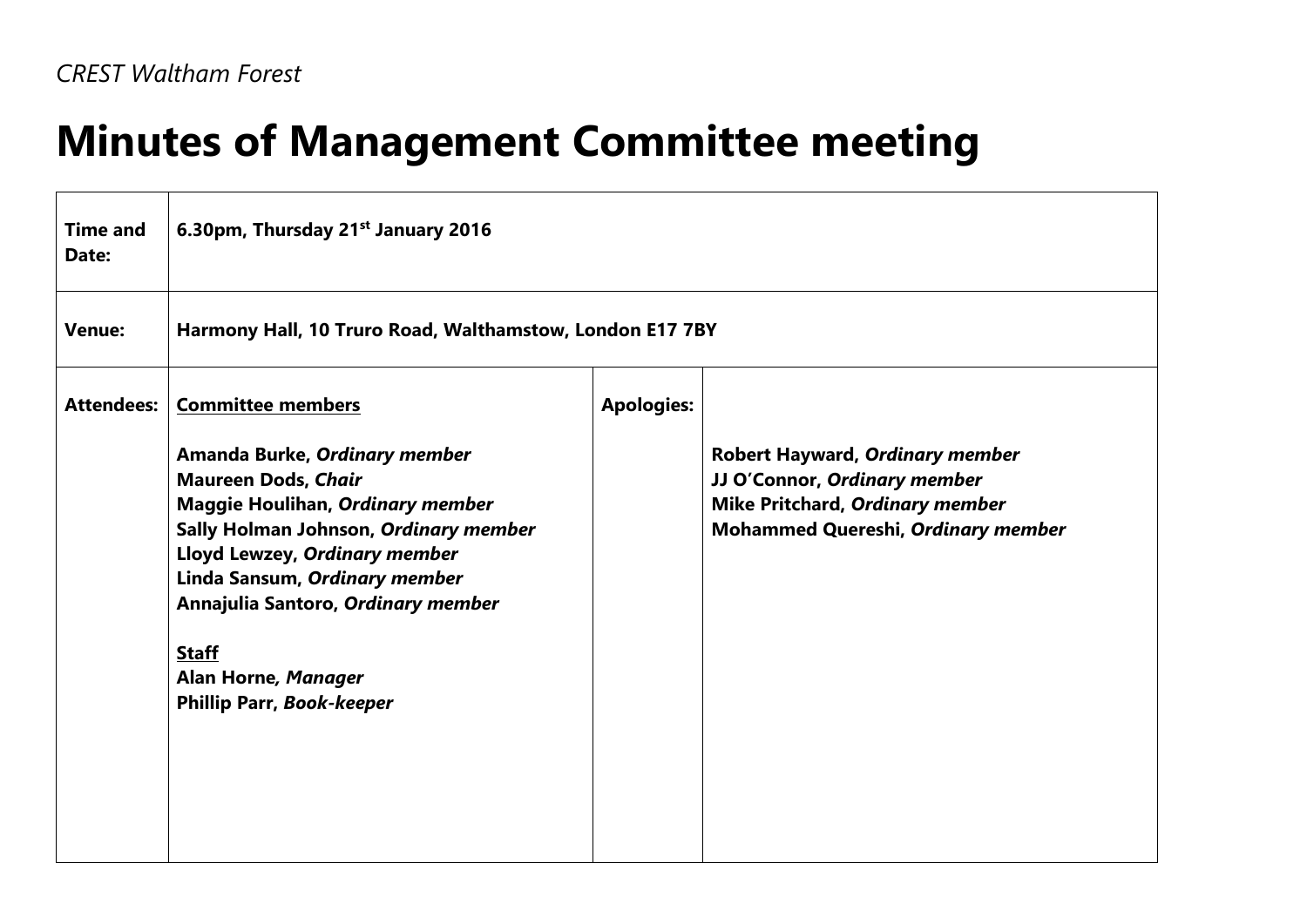| <b>Item No</b> | <b>Agenda Item</b>                                                                                                                                                                                                                                                                                                                                                                                                                                                                                                                                                                                                                                                                                                                                                                                                                                                                                                                                                                                                                                                                                                                                                                                                                                                                                                                                                                                                                                                                                                                                                                                                                                                                                                                                                                                                           | <b>Person</b><br>Responsible | <b>Action to be</b><br>completed by |
|----------------|------------------------------------------------------------------------------------------------------------------------------------------------------------------------------------------------------------------------------------------------------------------------------------------------------------------------------------------------------------------------------------------------------------------------------------------------------------------------------------------------------------------------------------------------------------------------------------------------------------------------------------------------------------------------------------------------------------------------------------------------------------------------------------------------------------------------------------------------------------------------------------------------------------------------------------------------------------------------------------------------------------------------------------------------------------------------------------------------------------------------------------------------------------------------------------------------------------------------------------------------------------------------------------------------------------------------------------------------------------------------------------------------------------------------------------------------------------------------------------------------------------------------------------------------------------------------------------------------------------------------------------------------------------------------------------------------------------------------------------------------------------------------------------------------------------------------------|------------------------------|-------------------------------------|
| 1.             | <b>Welcome and Apologies</b><br>Apologies as above.                                                                                                                                                                                                                                                                                                                                                                                                                                                                                                                                                                                                                                                                                                                                                                                                                                                                                                                                                                                                                                                                                                                                                                                                                                                                                                                                                                                                                                                                                                                                                                                                                                                                                                                                                                          |                              |                                     |
| 2.             | <b>Office premises</b><br>AH had previously circulated a Briefing Paper update re office premises. Concerns<br>had been raised by our solicitor about the proposal to move in to Unit 2, Truro Road.<br>There were concerns about whether the current leaseholder would be permitted to<br>sublet part of the premises. The landlord is the same as Unit 1 and this raised the<br>prospect of additional complications in terms of vacating one of his units in order to<br>sublet in another. Concerns had also been raised about whether the current group<br>that sublets would vacate the space in time for us to take up occupancy. At the same<br>time, we had been made aware that Scope were vacating their current space in the<br>central hub in Russell Road. At its current rate, the space there needed to<br>accommodate our remaining staff, volunteers and equipment would be in the region<br>of £2.5/3k all inclusive, considerably less than the Truro Road option. It would be on<br>a purely rental basis. There are pros and cons to pursuing this option. Pros: It is the<br>cheapest option on the table at the moment; it would provide space for current<br>staff/volunteers plus Big Local staff if they want to be based there; we are not tied to<br>the liability of a long-term lease; other organisations such as Voluntary Action,<br>Alzheimers Society, Carers Association are also based there. Cons: it is half a mile<br>away from our current base and would cause logistical issues re the interaction with<br>Harmony and banking etc; we would lose the busy, central location which is a<br>considerable asset; it is 100 yards up a side street half way down Lea Bridge Road and<br>not that easy to reach by public transport; due to its location, it is unlikely that either |                              |                                     |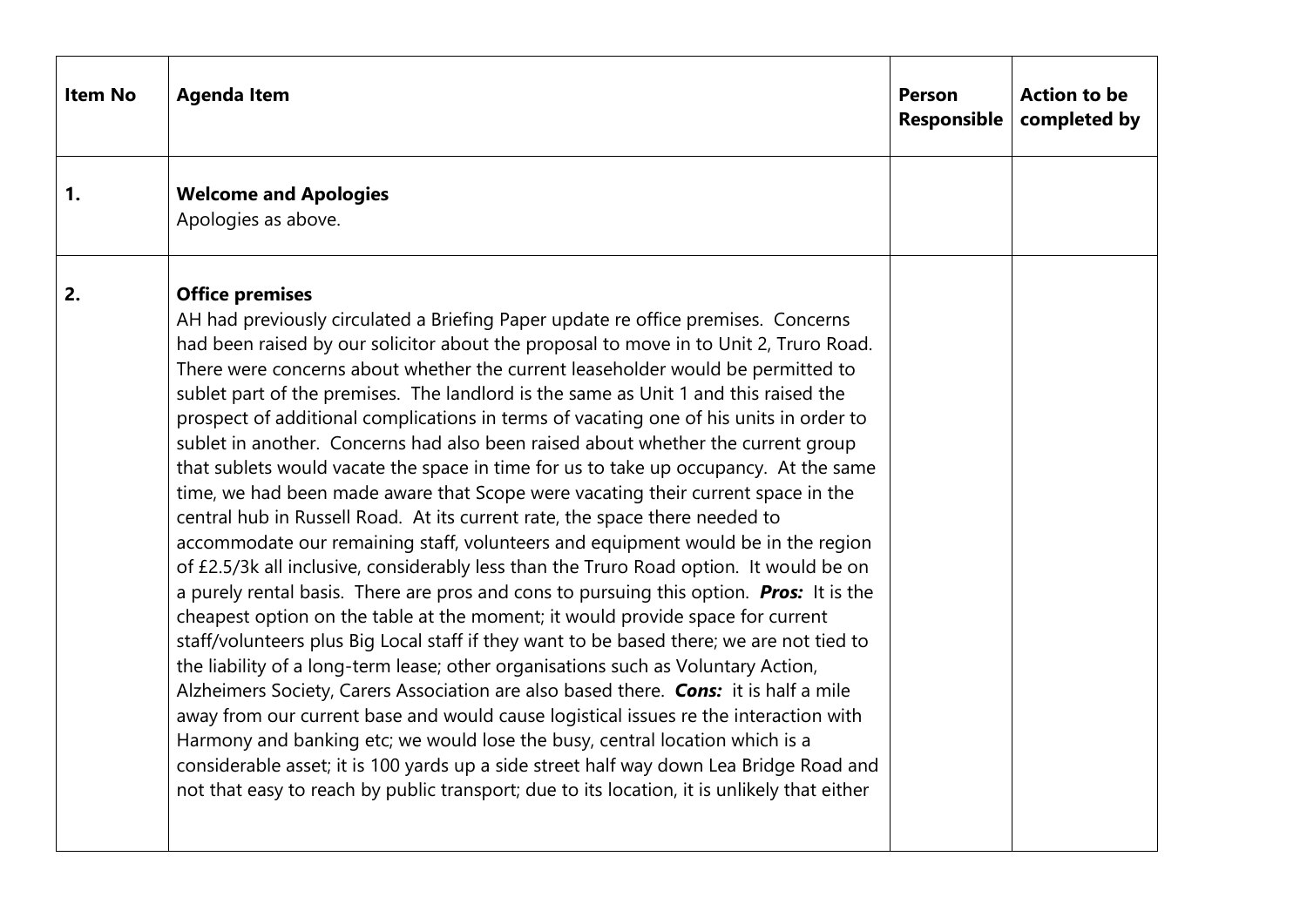|    | Big Local will want to base their worker there so we will lose that day to day contact<br>and relevance. We have put in an initial expression of interest, but Voluntary Action<br>need to meet with LBWF about their future intentions for the building before<br>committing to us moving there. The committee felt that largely the pros<br>outweighed the cons and we should continue to pursue the Hub as the<br>preferred option.                                                                                                                                                                                                                                                                                                                                                                                                                                                                                                                                                                                                                                                                                                                                                                                                                                                                                                                                                                                                                                                                                                                                                                                                                                                                                  |  |
|----|-------------------------------------------------------------------------------------------------------------------------------------------------------------------------------------------------------------------------------------------------------------------------------------------------------------------------------------------------------------------------------------------------------------------------------------------------------------------------------------------------------------------------------------------------------------------------------------------------------------------------------------------------------------------------------------------------------------------------------------------------------------------------------------------------------------------------------------------------------------------------------------------------------------------------------------------------------------------------------------------------------------------------------------------------------------------------------------------------------------------------------------------------------------------------------------------------------------------------------------------------------------------------------------------------------------------------------------------------------------------------------------------------------------------------------------------------------------------------------------------------------------------------------------------------------------------------------------------------------------------------------------------------------------------------------------------------------------------------|--|
| 3. | <b>Updates</b><br><b>Disability and Dementia - AH circulated a paper showing current usage (47</b><br>paying users) and current staffing levels and costs. Our Dementia Support<br>Worker has said he wishes to reduce his days from three to two starting in<br>April. The number of clients attending on Wednesday and Friday means we<br>will need additional staff member on those days to maintain our staff/user<br>ratio. AB reported back from the sub-group. They had talked about the<br>possibility of moving the entire service in to Harmony Hall. This was felt not to<br>be practical. AB expressed concern that the service staff are inward-looking in<br>finding solutions to problems. Also, concern was expressed that care plans<br>have not been fully completed and in place. MH expressed her concern that<br>these had not been done. MD spoke of considering what we actually need<br>from additional staff members. Perhaps a future worker should have the<br>ability to complete care plans. This should be agreed before going back to the<br>sub-group. There was a sense that we need the Team Leader to be going out<br>more representing the service. Concern was also expressed whether we were<br>meeting regulatory requirements and questions asked as to what body is<br>responsible for the monitoring of premises and the quality of service delivery.<br>It has already been ascertained that the Care Quality Commission do not<br>regulate day services. AH agreed to research the position with other local<br>providers. Lastly, concern was expressed that we had recently taken on a new<br>clients who was in her thirties. AH reported that this person had now left. |  |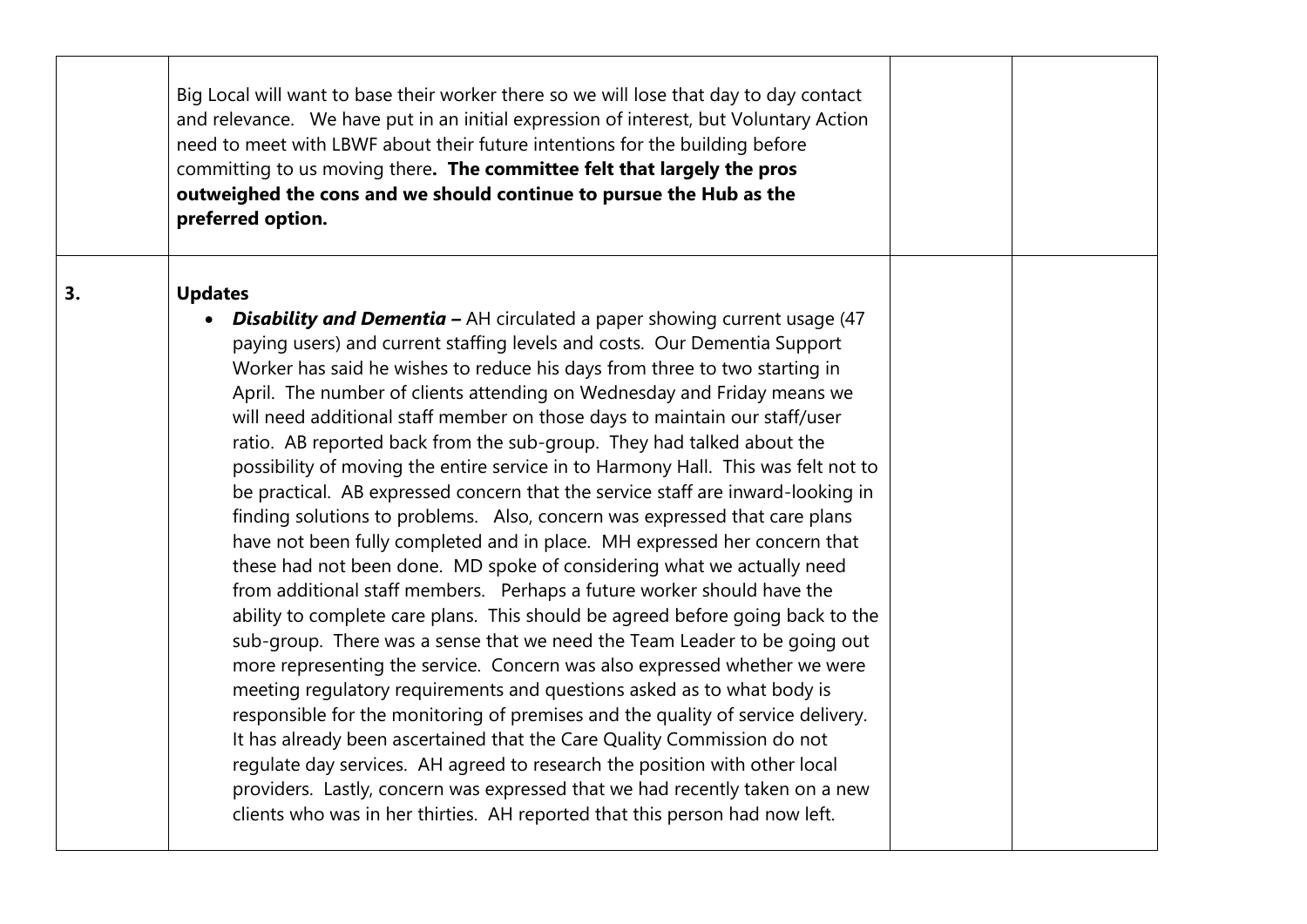*Harmony and Shop sub-group --* Since July 2015, Mirza Nozadze has been Interim Centre Manager. Over the last month, it has become quite clear that he has another job which is interfering with his work at Harmony. This has not affected the day-to-day operation of the centre but his additional responsibilities have not been getting done. He has said that what he earns at CREST is not enough to pay his bills as a migrant with a family and that he has other work. He has handed his notice in but has upskilled his wife Maia who can undertake all the necessary functions to keep the Centre operational on an interim basis while we recruit. He said they realise that in the future she would have to go through a formal process for the Manager's post. January's will therefore be his last wage packet. It was agreed that we advertise externally in order to reinstate the substantive post. **It was agreed to put it out on a fixed-term one-year's basis. It was also agreed that promotion and marketing should be emphasised.**

We have been approached by ELMS (formerly MIND), currently a member of the Harmony Health Hub. For many years they have operated a mental health day service lunch club on Thursdays and Sundays at Hawkwell Court. It serves approximately 25 local service users a day and is supervised by ELMS staff. They have now been told by NELFT that Hawkwell is to be used for other purposes and they have to leave. They have been down to look at Harmony and say it would be ideal for their Thursday lunch club – Thursday afternoon space has been unused for quite some time. ELMS have had a free let at Hawkwell up to now. They have offered to initially pay £25 a session financed by an additional £1 added to the meal cost. They have also said they would approach NELFT to see if they can get some transitional funding towards rent (possibly bringing it up to £75 per session). The space is free when they need it between noon and 4pm. AH feels that accommodating it at Harmony would greatly enhance the concept of the Health Hub. **It was agreed we proceed on this basis and then review after three months.**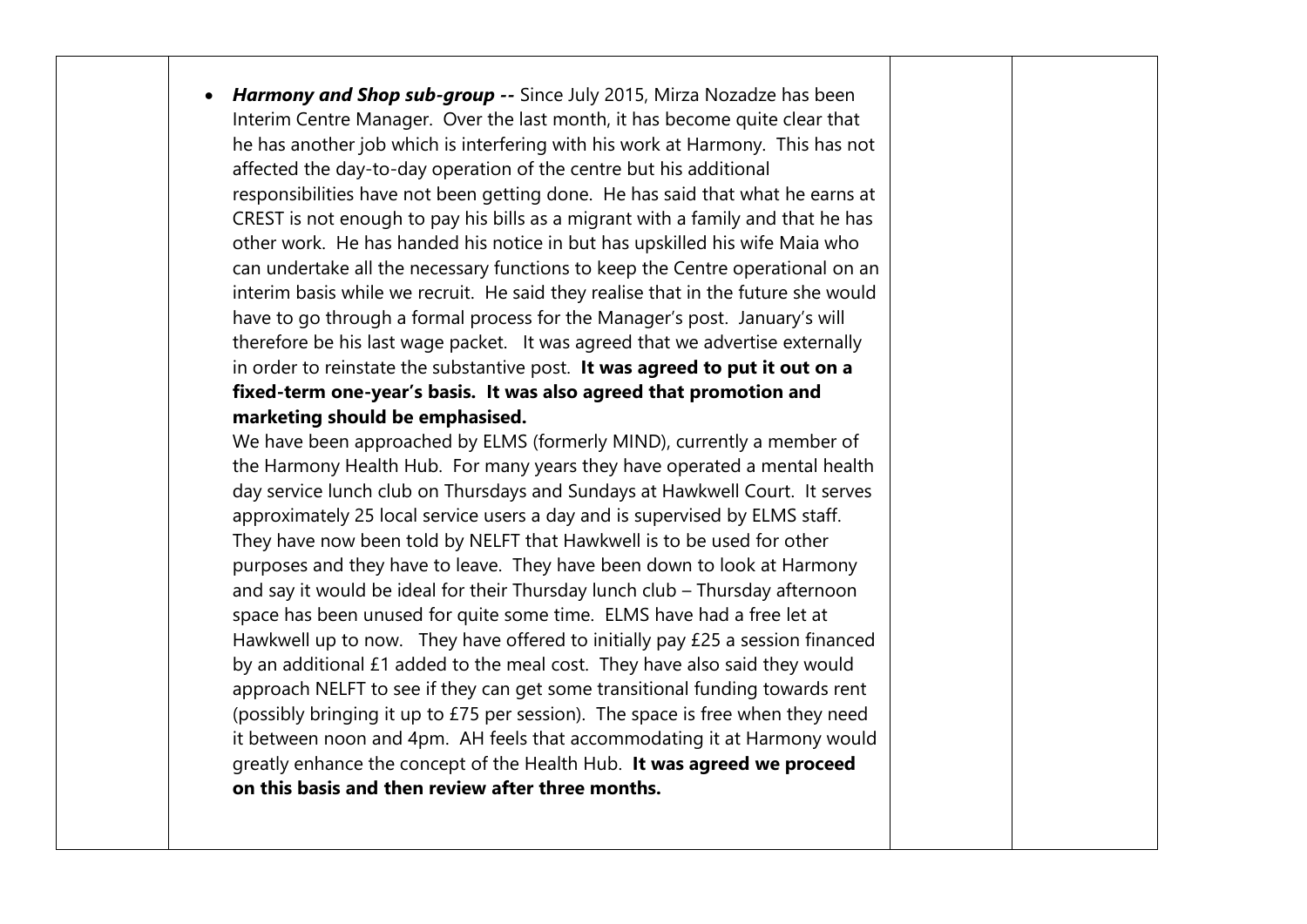| 4. | <b>Annual General Meeting</b><br>It was agreed to put this on hold until the spring.                                                                                                                                                                                                                                                                                                                                                                                                                                                                                                                                                                                                                                                                                                                                                                                                                                                                                                                                                                                                                                                                                                                                                                                                                                                                                                                                                                                                                                                                                                                              |  |
|----|-------------------------------------------------------------------------------------------------------------------------------------------------------------------------------------------------------------------------------------------------------------------------------------------------------------------------------------------------------------------------------------------------------------------------------------------------------------------------------------------------------------------------------------------------------------------------------------------------------------------------------------------------------------------------------------------------------------------------------------------------------------------------------------------------------------------------------------------------------------------------------------------------------------------------------------------------------------------------------------------------------------------------------------------------------------------------------------------------------------------------------------------------------------------------------------------------------------------------------------------------------------------------------------------------------------------------------------------------------------------------------------------------------------------------------------------------------------------------------------------------------------------------------------------------------------------------------------------------------------------|--|
| 5. | <b>Finance Report</b><br><b>Full year budget sheet up to 31st December 2015</b> – circulated by PP. This showed<br>a deficit after provisions of £16,508 at the end of the financial year. Disability income<br>is low but this is due to the holiday period. Similarly for Harmony although Harmony<br>costs are less than expected this month. The shop continues to perform well. Overall,<br>net cash-flow was £3k down on that anticipated. There was a request to see the<br>figures earlier than just at the meetings in order to be able to study and absorb them.<br>There was also a request to produce more graphics visually showing a comparison of<br>the income with the previous year. AH highlighted the fact that, now we are not<br>cushioned by the quarterly Evolve income, monthly cash-flow has become much<br>more of an issue. We have now needed to break in to our £15k overdraft facility.<br>There was discussion about the cost of moving from the Truro Road premises and<br>clearly showing the expense of this against Evolve, as it is a direct consequence of the<br>loss of that contract. The use of the clear profit that the shop is likely to make in this<br>financial year was also discussed. MD said it should go for consideration to the next<br>shop sub-group meeting. AS felt it should be used to support the Disability Service.<br>It was suggested also that we consider a proposal to the Big Local in respect of the<br>Disability and Dementia Service. PP put forward the suggestion that we reduce<br>thinkarts! contribution to central costs to zero. |  |
| 6. | Minutes of the meeting that took place on Thursday 19th November 2015<br>MH said she had agreed to send information out about Hestia, not talk to them. With<br>that amendment the minutes were agreed.                                                                                                                                                                                                                                                                                                                                                                                                                                                                                                                                                                                                                                                                                                                                                                                                                                                                                                                                                                                                                                                                                                                                                                                                                                                                                                                                                                                                           |  |